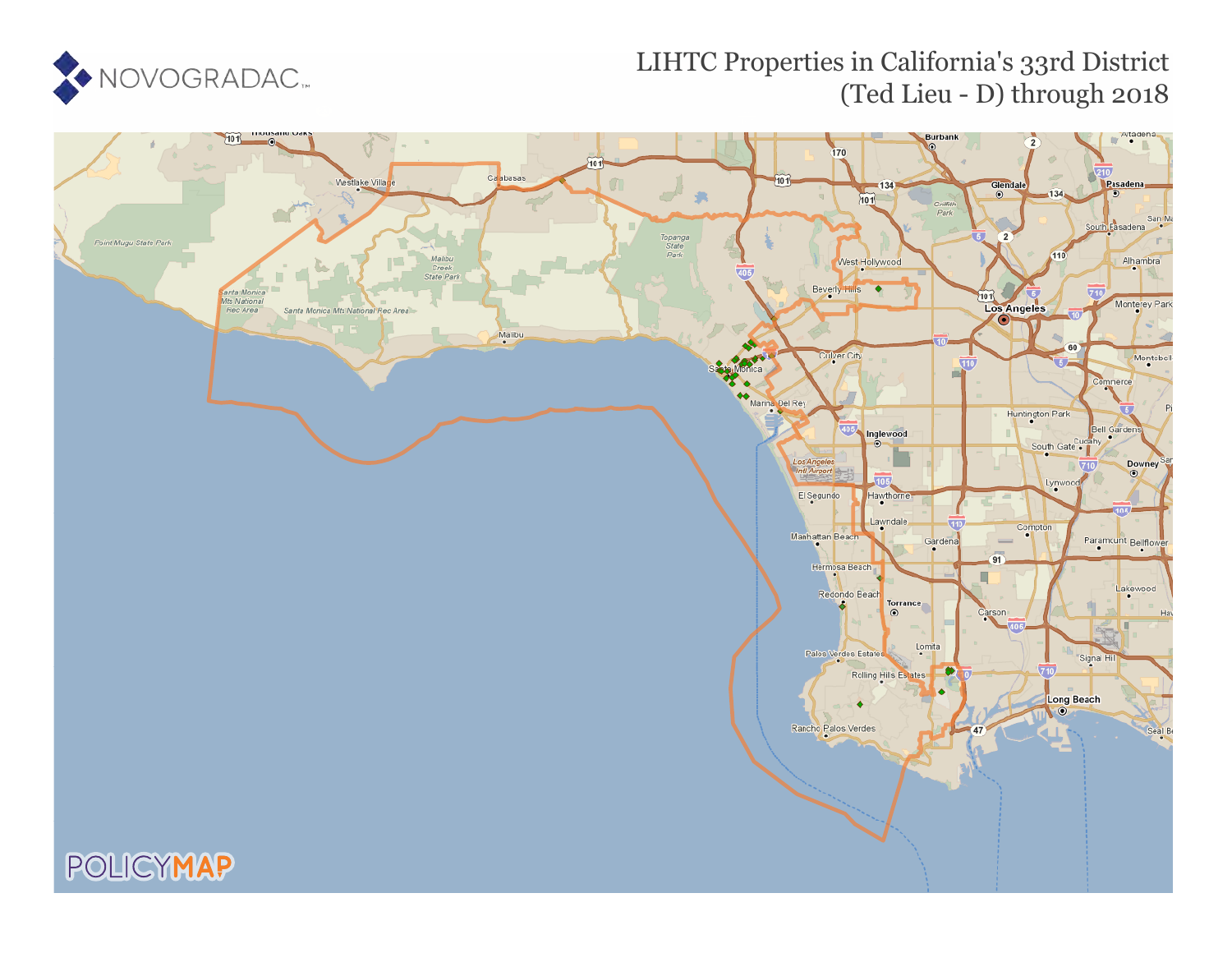| <b>Project Name</b>                                                 | <b>Address</b>                            | <b>City</b>                       | <b>State</b> | <b>Zip Code</b> | Nonprofit<br><b>Sponsor</b> | <b>Allocation</b><br>Year | Annual<br><b>Allocated</b><br><b>Amount</b> | in Service | <b>Year Placed Construction</b><br><b>Type</b> | <b>Total</b><br><b>Units</b> | Low<br>Income<br><b>Units</b> | <b>Rent or</b><br>Income<br><b>Ceiling</b> | <b>Credit</b><br><b>Percentag Exempt</b><br>$\bullet$ | Tax-<br><b>Bond</b> | <b>HUD Multi-</b><br><b>Family</b><br><b>Financing/Rent</b><br>al Assistance |
|---------------------------------------------------------------------|-------------------------------------------|-----------------------------------|--------------|-----------------|-----------------------------|---------------------------|---------------------------------------------|------------|------------------------------------------------|------------------------------|-------------------------------|--------------------------------------------|-------------------------------------------------------|---------------------|------------------------------------------------------------------------------|
| 16TH ST APTS                                                        | 1438 16TH ST                              | SANTA MONICA CA                   |              | 90404           | No.                         | 1998                      | \$105,368                                   | 1999       | <b>New Construction</b>                        | -17                          | 17                            | 60% AMGI                                   | 30%<br>present<br>value                               | Yes                 |                                                                              |
| <b>SALVATION ARMY</b><br><b>WESTWOOD</b><br>TRANSITIONAL<br>VILLAGE | 1341 S<br><b>SEPULVEDA</b><br><b>BLVD</b> | <b>LOS ANGELES</b>                | CA           | 90025           | Yes                         | 1997                      | \$511,424                                   | 1999       | <b>New Construction</b>                        | 40                           | 40                            | 60% AMGI                                   | 70%<br>present<br>value                               | No                  |                                                                              |
| GREENWOOD-17TH<br><b>STREET</b>                                     |                                           | 1828 17TH ST SANTA MONICA CA      |              | 90404           | No                          | 1990                      | \$61,963                                    | 1993       | <b>New Construction</b>                        | $\overline{7}$               | $5\phantom{.0}$               | 60% AMGI                                   | 70%<br>present<br>value                               | No                  |                                                                              |
| GREENWOOD/15TH<br><b>STREET</b>                                     |                                           | 1747 15TH ST SANTA MONICA CA      |              | 90404           | No                          | 1990                      | \$97,241                                    | 1993       | <b>New Construction</b>                        | 9                            | 8                             | 60% AMGI                                   | 70%<br>present<br>value                               | No                  |                                                                              |
| <b>GARCIA APTS</b>                                                  |                                           | 1968 19TH ST SANTA MONICA CA      |              | 90404           | No                          | 1990                      | \$74,402                                    | 1993       | <b>New Construction</b>                        | $\overline{7}$               | $6\phantom{.0}$               | 60% AMGI                                   | 70%<br>present<br>value                               | $\mathbf{No}$       |                                                                              |
| <b>GREENWOOD</b><br><b>BERKELEY</b>                                 | 1544<br><b>BERKELEY ST</b>                | SANTA MONICA CA                   |              | 90404           | No                          | 1990                      | \$55,894                                    | 1993       | <b>New Construction</b>                        | $\overline{7}$               | $5\phantom{.0}$               | 60% AMGI                                   | 70 %<br>present<br>value                              | No                  |                                                                              |
| VIRGINIA VILLAGE                                                    | <b>AVE</b>                                | 2425 VIRGINIA SANTA MONICA CA     |              | 90404           | No                          | 1991                      | \$117,627                                   | 1993       | <b>New Construction</b>                        | 13                           | 12                            | 60% AMGI                                   | 70%<br>present<br>value                               | $\mathbf{No}$       |                                                                              |
| <b>MARINA POINTE</b><br>APTS                                        | POINTE DR                                 | 13603 MARINA<br>MARINA DEL REY CA |              | 90292           | No                          | 1993                      | \$490,127                                   | 1993       | <b>New Construction</b>                        | 583                          | 117                           | 50% AMGI                                   | 30 %<br>present<br>value                              | Yes                 |                                                                              |
| <b>WAVECREST APTS</b>                                               |                                           | 708 PICO BLVD SANTA MONICA CA     |              | 90405           | No                          | 1999                      | \$264,257                                   | 2000       | <b>New Construction</b>                        | 20                           | 19                            | 60% AMGI                                   | 70%<br>present<br>value                               | $\mathbf{No}$       |                                                                              |
| <b>NAVY BLUE APTS</b>                                               | 102 NAVY ST                               | <b>VENICE</b>                     | CA           | 90291           | No                          | 1992                      | \$94,022                                    | 1994       | <b>New Construction</b>                        | 14                           | 14                            | 60% AMGI                                   | 70%<br>present<br>value                               | No                  |                                                                              |
| <b>SECOND STREET</b><br><b>CENTER</b>                               | 1423 SECOND<br><b>ST</b>                  | SANTA MONICA CA                   |              | 90401           | No                          | 1992                      | \$376,952                                   | 1994       | <b>New Construction</b>                        | 44                           | 44                            | 60% AMGI                                   | 70%<br>present<br>value                               | No                  |                                                                              |
| STEP UP ON SECOND 1328 SECOND<br><b>STREET</b>                      | <b>ST</b>                                 | SANTA MONICA CA                   |              | 90401           | No                          | 1992                      | \$260,998                                   | 1994       | <b>New Construction</b>                        | 36                           | 35                            | 60% AMGI                                   | 70%<br>present<br>value                               | No                  |                                                                              |
| <b>COMMUNITY OF</b><br><b>SANTA MONICA</b>                          | 815 ASHLAND<br><b>AVE</b>                 | SANTA MONICA CA                   |              | 90405           | No                          | 1993                      | \$655,613                                   | 1995       | <b>New Construction</b>                        | 45                           | 45                            | 60% AMGI                                   | 70%<br>present<br>value                               | No                  |                                                                              |

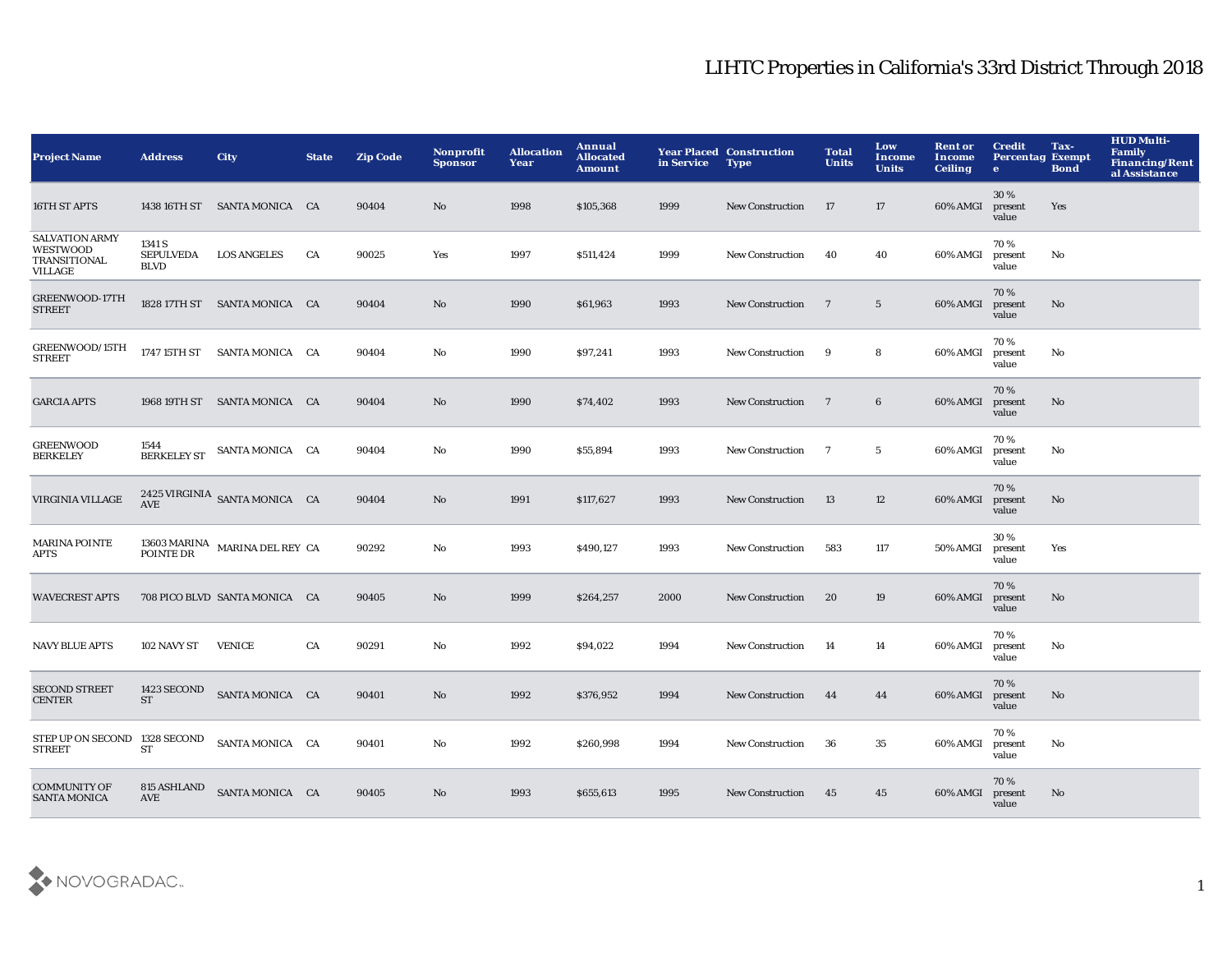| <b>Project Name</b>                                    | <b>Address</b>                                    | <b>City</b>                      | <b>State</b> | <b>Zip Code</b> | <b>Nonprofit</b><br><b>Sponsor</b> | <b>Allocation</b><br>Year | Annual<br><b>Allocated</b><br><b>Amount</b> | in Service           | <b>Year Placed Construction</b><br><b>Type</b> | <b>Total</b><br><b>Units</b> | Low<br>Income<br><b>Units</b> | <b>Rent or</b><br>Income<br><b>Ceiling</b> | <b>Credit</b><br><b>Percentag Exempt</b><br>$\bullet$ | Tax-<br><b>Bond</b> | <b>HUD Multi-</b><br><b>Family</b><br><b>Financing/Rent</b><br>al Assistance |
|--------------------------------------------------------|---------------------------------------------------|----------------------------------|--------------|-----------------|------------------------------------|---------------------------|---------------------------------------------|----------------------|------------------------------------------------|------------------------------|-------------------------------|--------------------------------------------|-------------------------------------------------------|---------------------|------------------------------------------------------------------------------|
| HARBOR VILLAGE<br>APTS I (A)                           | ${\rm LN}$                                        | 1068 BAYVIEW HARBOR CITY         | CA           | 90710           |                                    | Insufficient<br>Data      | \$0                                         | Insufficient<br>Data | Not Indicated                                  | 389                          | $\mathbf 0$                   |                                            | Not<br>Indicated                                      |                     |                                                                              |
| <b>HARBOR VILLAGE</b><br>APTS I (B)                    | 1011 BAYCREST HARBOR CITY<br>${\rm LN}$           |                                  | CA           | 90710           |                                    | Insufficient<br>Data      | \$0                                         | Insufficient<br>Data | Not Indicated                                  | 199                          | $\bf{0}$                      |                                            | Not<br>Indicated                                      |                     |                                                                              |
| <b>HARMONY COURT</b><br>APTS                           | 4502 186TH ST                                     | REDONDO<br>BEACH                 | CA           | 90278           | $\mathbf{No}$                      | 1995                      | \$460,905                                   | 1996                 | New Construction                               | 187                          | 187                           | 60% AMGI                                   | 30%<br>present<br>value                               | Yes                 |                                                                              |
| <b>TABOR COURTS</b>                                    | 345 FOURTH<br><b>AVE</b>                          | <b>VENICE</b>                    | CA           | 90291           | No                                 | 1994                      | \$351,340                                   | 1996                 | <b>New Construction</b>                        | 25                           | 24                            | 60% AMGI                                   | 70%<br>present<br>value                               | No                  |                                                                              |
| NORMONT TERRACE 981 HARBOR<br><b>PHASE I</b>           | <b>VILLAGE DR</b>                                 | <b>HARBOR CITY</b>               | CA           | 90710           | No                                 | 1996                      | \$2,703,365                                 | 1997                 | <b>New Construction</b>                        | 200                          | 200                           | 60% AMGI                                   | 70%<br>present<br>value                               | No                  |                                                                              |
| BROADCAST CENTER                                       | $7660 \, {\rm BEVERLY}$ ${\rm LOS\ ANGELES}$ BLVD |                                  | CA           | 90036           | No                                 | 1990                      | \$0                                         | 1990                 | <b>New Construction</b>                        | 279                          | 56                            |                                            | 30%<br>present<br>value                               | Yes                 |                                                                              |
| 5TH & WILSHIRE<br>APTS                                 |                                                   | 1144 FIFTH ST SANTA MONICA CA    |              | 90403           | No                                 | 1996                      | \$490,387                                   | 1998                 | <b>New Construction</b>                        | 32                           | $32\,$                        | 60% AMGI                                   | 70%<br>present<br>value                               | No                  |                                                                              |
| 2020 2030<br><b>CLOVERFIELD 2030</b>                   | 2020<br><b>BLVD</b>                               | CLOVERFIELD SANTA MONICA CA      |              | 90404           | No                                 | 1989                      | \$65,014                                    | 1990                 | Acquisition and<br>Rehab                       | 32                           | 32                            | 60% AMGI                                   | 70%<br>present<br>value                               | No                  |                                                                              |
| OCEAN BREEZE APTS 1458 14TH ST SANTA MONICA CA         |                                                   |                                  |              | 90404           | Yes                                | 2009                      | \$0                                         | 2009                 | <b>New Construction</b>                        | 20                           | 19                            |                                            | 60% AMGI TCEP only No                                 |                     |                                                                              |
| MIRANDELA SENIOR<br><b>APTS</b>                        | 5555<br><b>CRESTRIDGE</b><br>RD                   | RANCHO PALOS CA<br><b>VERDES</b> |              | 90275           | No                                 | 2009                      | \$688,959                                   | 2010                 | <b>New Construction</b>                        | 34                           | 33                            | 60% AMGI                                   | 70%<br>present<br>value                               | No                  | No                                                                           |
| 1424 BROADWAY<br>APTS                                  | 1424<br><b>BROADWAY</b>                           | SANTA MONICA CA                  |              | 90404           | No                                 | 2004                      | \$786,801                                   | 2006                 | New Construction                               | 41                           | 41                            | 60% AMGI                                   | 70%<br>present<br>value                               | No                  |                                                                              |
| <b>CANYON CREEK</b><br><b>SENIOR HOUSING</b>           | 4803 EL<br><b>CANON AVE</b>                       | <b>CALABASAS</b>                 | CA           | 91302           | No                                 | 2009                      | \$1,228,861                                 | 2011                 | <b>New Construction</b>                        | 75                           | 74                            | 60% AMGI                                   | 70%<br>present<br>value                               | No                  |                                                                              |
| 26TH & SANTA<br><b>MONICA FAMILY</b><br><b>HOUSING</b> |                                                   | 1349 26TH ST SANTA MONICA CA     |              | 90404           | Yes                                | 2004                      | \$792,734                                   | 2007                 | <b>New Construction</b>                        | 44                           | 43                            | 60% AMGI                                   | 70%<br>present<br>value                               | No                  |                                                                              |

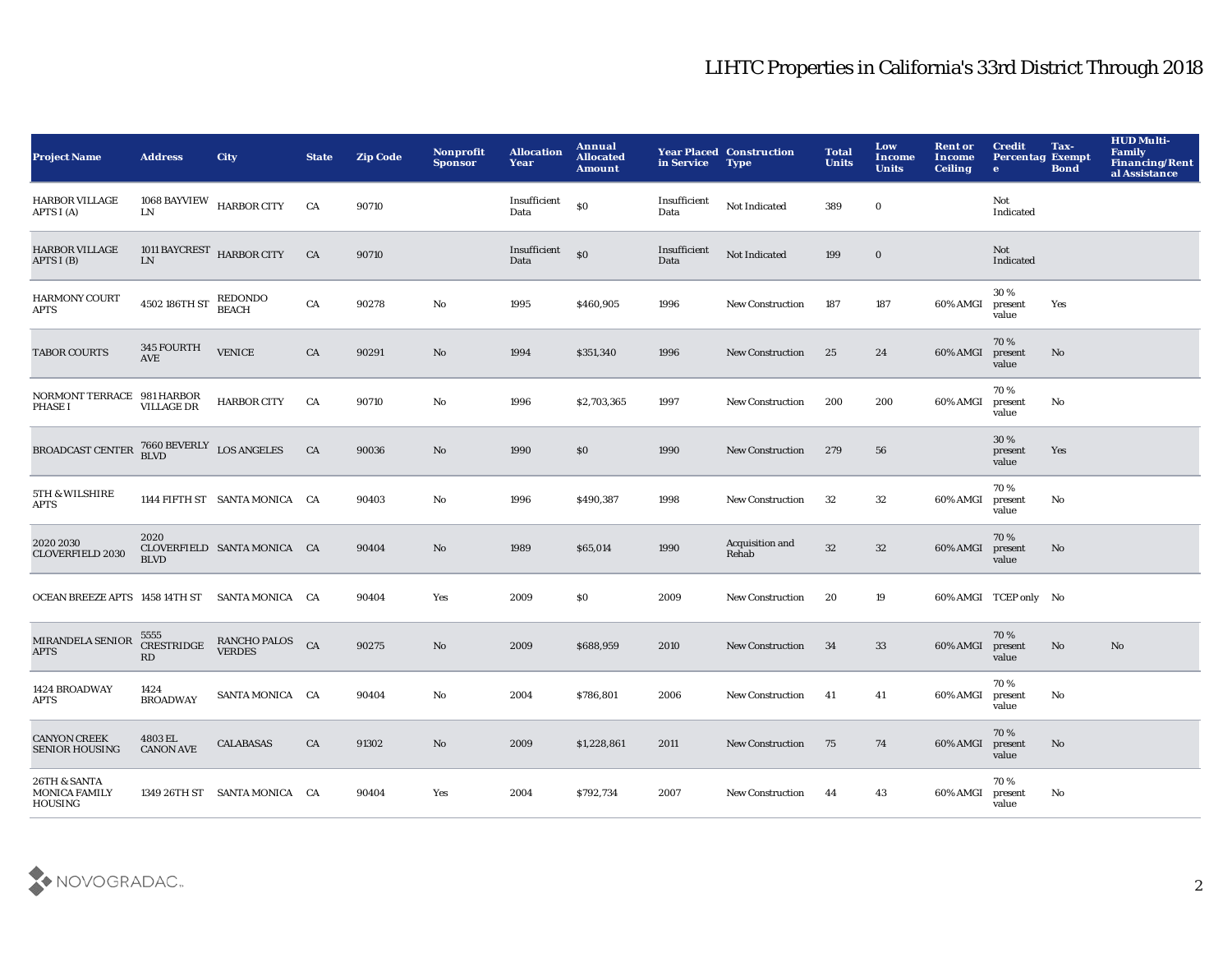| <b>Project Name</b>                                      | <b>Address</b>                               | <b>City</b>                                              | <b>State</b> | <b>Zip Code</b> | Nonprofit<br><b>Sponsor</b> | <b>Allocation</b><br>Year | Annual<br><b>Allocated</b><br><b>Amount</b> | in Service | <b>Year Placed Construction</b><br><b>Type</b> | <b>Total</b><br><b>Units</b> | Low<br><b>Income</b><br><b>Units</b> | <b>Rent or</b><br>Income<br><b>Ceiling</b> | <b>Credit</b><br><b>Percentag Exempt</b><br>$\mathbf{e}$ | Tax-<br><b>Bond</b> | <b>HUD Multi-</b><br><b>Family</b><br><b>Financing/Rent</b><br>al Assistance |
|----------------------------------------------------------|----------------------------------------------|----------------------------------------------------------|--------------|-----------------|-----------------------------|---------------------------|---------------------------------------------|------------|------------------------------------------------|------------------------------|--------------------------------------|--------------------------------------------|----------------------------------------------------------|---------------------|------------------------------------------------------------------------------|
| PACIFIC COURT                                            |                                              | 2209 MAIN ST SANTA MONICA CA                             |              | 90405           | No                          | 2004                      | \$526,045                                   | 2007       | <b>New Construction</b>                        | 44                           | 44                                   | 60% AMGI                                   | 30%<br>present<br>value                                  | Yes                 |                                                                              |
| <b>SANTA MONICA</b><br><b>BERKELEY</b>                   | <b>3031 SANTA</b><br><b>MONICA BLVD</b>      | SANTA MONICA CA                                          |              | 90404           | Yes                         | 2005                      | \$951,735                                   | 2007       | New Construction                               | 47                           | 46                                   | 60% AMGI                                   | 70%<br>present<br>value                                  | No                  |                                                                              |
| <b>HIGH PLACE WEST</b>                                   |                                              | $2345\, \rm{VIRGINIA} \quad$ SANTA MONICA $\quad$ CA AVE |              | 90404           | Yes                         | 2011                      | \$818,946                                   | 2012       | <b>New Construction</b>                        | 46                           | 46                                   | 60% AMGI                                   | 30%<br>present<br>value                                  | Yes                 | No                                                                           |
| 2602 BROADWAY                                            | 2602<br><b>BROADWAY</b>                      | SANTA MONICA CA                                          |              | 90404           | Yes                         | 2010                      | \$1,241,402                                 | 2012       | New Construction                               | 33                           | 33                                   | 60% AMGI                                   | 70%<br>present<br>value                                  | No                  | No                                                                           |
| 2802 PICO                                                | 2802 PICO<br><b>BLVD</b>                     | SANTA MONICA CA                                          |              | 90405           | Yes                         | 2011                      | \$987,005                                   | 2013       | <b>New Construction</b>                        | 33                           | 33                                   | 60% AMGI                                   | 70%<br>present<br>value                                  | No                  | No                                                                           |
| 430 PICO                                                 |                                              | 430 PICO BLVD SANTA MONICA CA                            |              | 90405           | Yes                         | 2011                      | \$698,929                                   | 2013       | <b>New Construction</b>                        | -31                          | 31                                   | 60% AMGI                                   | 70%<br>present<br>value                                  | No                  | No                                                                           |
| <b>STEP UP ON FIFTH</b><br><b>APTS</b>                   |                                              | 1548 FIFTH ST SANTA MONICA CA                            |              | 90401           | Yes                         | 2006                      | \$761,245                                   | 2008       | <b>New Construction</b>                        | 46                           | 44                                   | 60% AMGI                                   | 70%<br>present<br>value                                  | No                  |                                                                              |
| THE TAHITI                                               | 2423<br><b>CENTINELA</b><br>AVE              | SANTA MONICA CA                                          |              | 90405           | Yes                         | 2006                      | \$527,133                                   | 2008       | <b>New Construction</b>                        | 36                           | 36                                   | 60% AMGI                                   | 30%<br>present<br>value                                  | Yes                 | No                                                                           |
| <b>CASA DE LOS AMIGOS</b>                                | 123 S<br><b>CATALINA AVE BEACH</b>           | REDONDO                                                  | CA           | 90277           |                             | 2006                      | \$477,016                                   | 2008       | Acquisition and<br>Rehab                       | 136                          | 133                                  | 60% AMGI                                   | 30%<br>present<br>value                                  | Yes                 |                                                                              |
| <b>BELMAR APTS</b>                                       | <b>1725 OCEAN</b><br>AVE                     | SANTA MONICA CA                                          |              | 90401           | $\mathbf{N}\mathbf{o}$      | 2011                      | \$2,715,960                                 | 2014       | <b>New Construction</b>                        | 160                          | 158                                  | 60% AMGI                                   | 30%<br>present<br>value                                  | Yes                 | No                                                                           |
| <b>FAME SANTA</b><br><b>MONICA SENIOR</b><br><b>APTS</b> |                                              | 1753 18TH ST SANTA MONICA CA                             |              | 90404           | No                          | 2011                      | \$536,892                                   | 2014       | <b>New Construction</b>                        | 49                           | 47                                   | 60% AMGI                                   | 30%<br>present<br>value                                  | Yes                 | No                                                                           |
| <b>HIGH PLACE EAST</b>                                   | AVE                                          | 2401 VIRGINIA SANTA MONICA CA                            |              | 90404           | Yes                         | 2012                      | \$798,500                                   | 2014       | <b>New Construction</b>                        | 44                           | 43                                   | 60% AMGI                                   | 30%<br>present<br>value                                  | Yes                 | No                                                                           |
| <b>HARBOR VILLAGE</b><br><b>APARTMENTS</b>               | 981 HARBOR<br><b>VILLAGE</b><br><b>DRIVE</b> | <b>HARBOR CITY</b>                                       | <b>CA</b>    | 90710           | No                          | 2013                      | \$2,112,648                                 | 2014       | Acquisition and<br>Rehab                       | 400                          | 398                                  | 60% AMGI                                   | 30%<br>present<br>value                                  | Yes                 | Yes                                                                          |